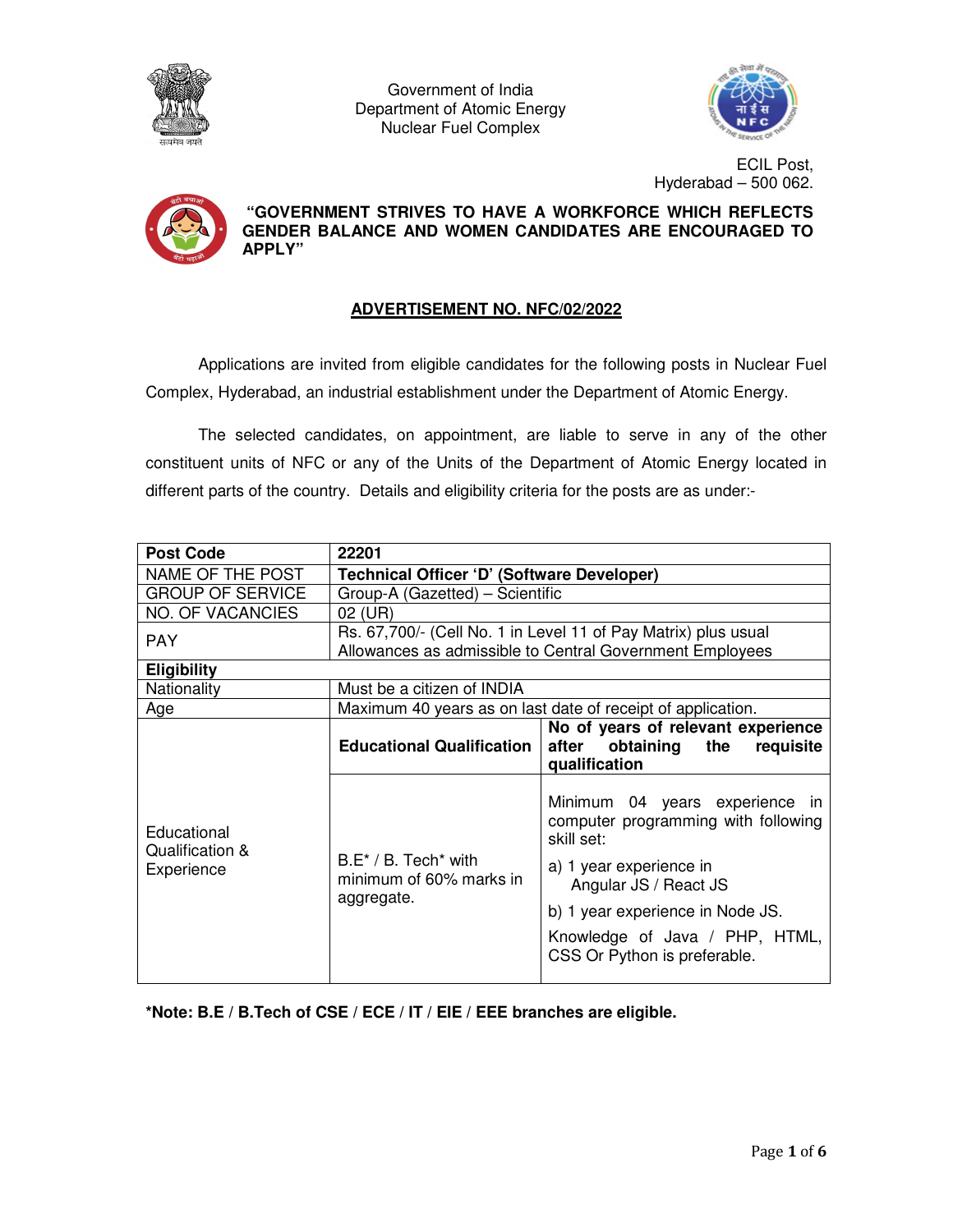| <b>Post Code</b>                             | 22202                                                                                                                      |                                                                                                                                                                                                                             |
|----------------------------------------------|----------------------------------------------------------------------------------------------------------------------------|-----------------------------------------------------------------------------------------------------------------------------------------------------------------------------------------------------------------------------|
| NAME OF THE POST                             |                                                                                                                            | Technical Officer 'D' (IT infrastructure & Cyber Security)                                                                                                                                                                  |
| <b>GROUP OF SERVICE</b>                      | Group-A (Gazetted) - Scientific                                                                                            |                                                                                                                                                                                                                             |
| <b>NO. OF VACANCIES</b>                      | 02 (UR)                                                                                                                    |                                                                                                                                                                                                                             |
| <b>PAY</b>                                   | Rs. 67,700/- (Cell No. 1 in Level 11 of Pay Matrix) Plus usual<br>Allowances as admissible to Central Government Employees |                                                                                                                                                                                                                             |
| <b>Eligibility</b>                           |                                                                                                                            |                                                                                                                                                                                                                             |
| Nationality                                  | Must be a citizen of INDIA                                                                                                 |                                                                                                                                                                                                                             |
| Age                                          | Maximum 40 years as on last date of receipt of application.                                                                |                                                                                                                                                                                                                             |
|                                              | <b>Educational Qualification</b>                                                                                           | No of years of relevant experience<br>obtaining the<br>after<br>requisite<br>qualification                                                                                                                                  |
| Educational<br>Qualification &<br>Experience | B.E* / B. Tech* with<br>minimum of 60% marks in<br>aggregate.                                                              | 1. Minimum 04 years experience in<br>TCP / IP Computer Networks Or<br><b>Cyber Security</b><br>2.<br>Valid Certified Ethical<br>Hacker<br>Certification.                                                                    |
| <b>Post Code</b>                             | 22203                                                                                                                      |                                                                                                                                                                                                                             |
| <b>NAME OF THE POST</b>                      | Technical Officer 'D' (IT Infrastructure),                                                                                 |                                                                                                                                                                                                                             |
| <b>GROUP OF SERVICE</b>                      | Group-A (Gazetted) - Scientific                                                                                            |                                                                                                                                                                                                                             |
| <b>NO. OF VACANCIES</b>                      | 01 (UR)                                                                                                                    |                                                                                                                                                                                                                             |
| <b>PAY</b>                                   | Rs. 67,700/- (Cell No. 1 in Level 11 of Pay Matrix) Plus usual<br>Allowances as admissible to Central Government Employees |                                                                                                                                                                                                                             |
| <b>Eligibility</b>                           |                                                                                                                            |                                                                                                                                                                                                                             |
| Nationality                                  | Must be a citizen of INDIA                                                                                                 |                                                                                                                                                                                                                             |
| Age                                          | Maximum 40 years as on last date of receipt of application.                                                                |                                                                                                                                                                                                                             |
|                                              | <b>Educational</b><br>Qualification                                                                                        | No of years of relevant experience<br>after obtaining the requisite<br>qualification                                                                                                                                        |
| Educational<br>Qualification &<br>Experience | B.E* / B. Tech* with minimum<br>of 60% marks in aggregate.                                                                 | Minimum 04 years experience in:<br>Systems administration of<br>a)<br>Windows / Linux Servers<br>Network administration and<br>$\mathsf{I}$<br>b)<br>Management.<br>Knowledge of Scripting and programming<br>is preferable |

### **\*Note: B.E / B.Tech of CSE / ECE / IT / EIE / EEE branches are eligible.**

# **SELECTION PROCEDURE FOR POST CODES 22201 TO 22203**

**Selection of the candidates will be based on the performance of the candidates in Interview**. However, a Screening Test may be conducted for the eligible candidates in order to shortlist the number of candidates to be called for Interview.

|                       | Application Fee: Rs.500/- to be paid in the   Candidates belonging to SC/ST category, |
|-----------------------|---------------------------------------------------------------------------------------|
|                       | form of Demand Draft drawn in favour of Women, Ex-Servicemen are exempted from        |
|                       | "PAY & ACCOUNTS OFFICER, NFC"   payment of Application Fee. Attested copy of          |
| payable at Hyderabad. | certificate to this effect should be attached by                                      |
|                       | SC/ST/Ex-Servicemen while submitting the                                              |
|                       | application.                                                                          |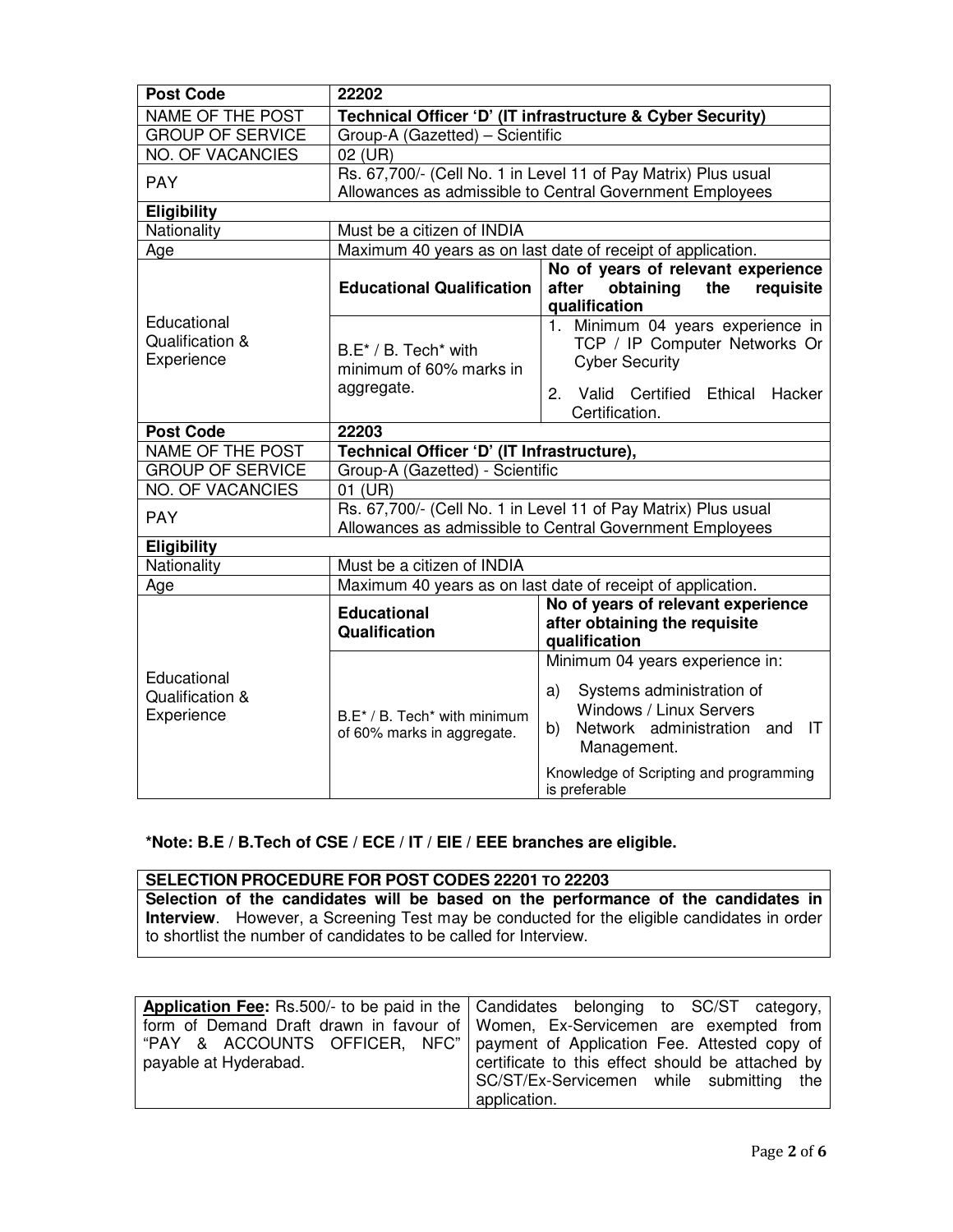#### **GENERAL INSTRUCTIONS**

- 1. The posts advertised above are not identified suitable for persons with Disabilities (Divyangjan).
- 2. Appointment to the post is subject to declared fit in the Medical Examination conducted by the Department.
- 3. Upon selection and appointment, the candidates may be required to attend in round-the-clock shift duties as the situation demands.
- 4. Persons working under Central / State Government, Public Sector Undertakings, Autonomous bodies should submit "NO OBJECTION CERTIFICATE" at the time of **Interview**
- 5. Candidates must possess the prescribed qualification from a recognized University / Educational Institution and required minimum years of experience after obtaining the requisite qualification as on the last date of applying for the post.
- 6. Departmental candidates who have rendered not less than 03 years continuous regular service in Central Government and holding posts which are in the same line or allied cadre as on the last date of application are eligible for relaxation in upper age limit for a maximum of 5 years.

#### 7. **Ex-Servicemen**:

Age relaxation in the upper age limit for Ex-Servicemen shall be provided as per rules. An Ex-servicemen means a person who has served in any rank with relevant qualification and experience whether as a Combatant or Non-Combatant in the Regular Army, Navy, Air Force of the Indian Union and

- i. Who retired from such service after earning his/her pension. This would also include persons who are retired/retire at their own request after having earned their pension; (or)
- ii. Who has been released from such service on medical grounds attributable to military service/circumstances beyond his control; (or)
- iii. Who has been released, otherwise than on his own request from such service as a result of reduction in establishment; (or)
- iv. Who has been released from such service after completing the specific period of engagements, otherwise than at his own request or by way of dismissal or discharged on account of misconduct or inefficiency, and has been given a gratuity and includes personnel of the Territorial Army of the following categories, namely :
	- a. Pension holders for continuous embodied service; and
	- b. Gallantry award winners.
- 8. Period of experience as prescribed in the advertisement will be reckoned as on the last date of receipt of application **i.e., 02.04.2022**.
- 9. **Posting of selected candidates would be at Nuclear Fuel Complex, Hyderabad.**  However, they are liable to serve in any part of India or in any constituent of unit of the DAE including other units of NFC located at Zirconium Complex, Pazhayakayal / Rawatbhata, Kota, Rajasthan
- 10. **AGE**: Age will be reckoned as on the last date of receipt of application mentioned in this advertisement i.e., **02.04.2022.**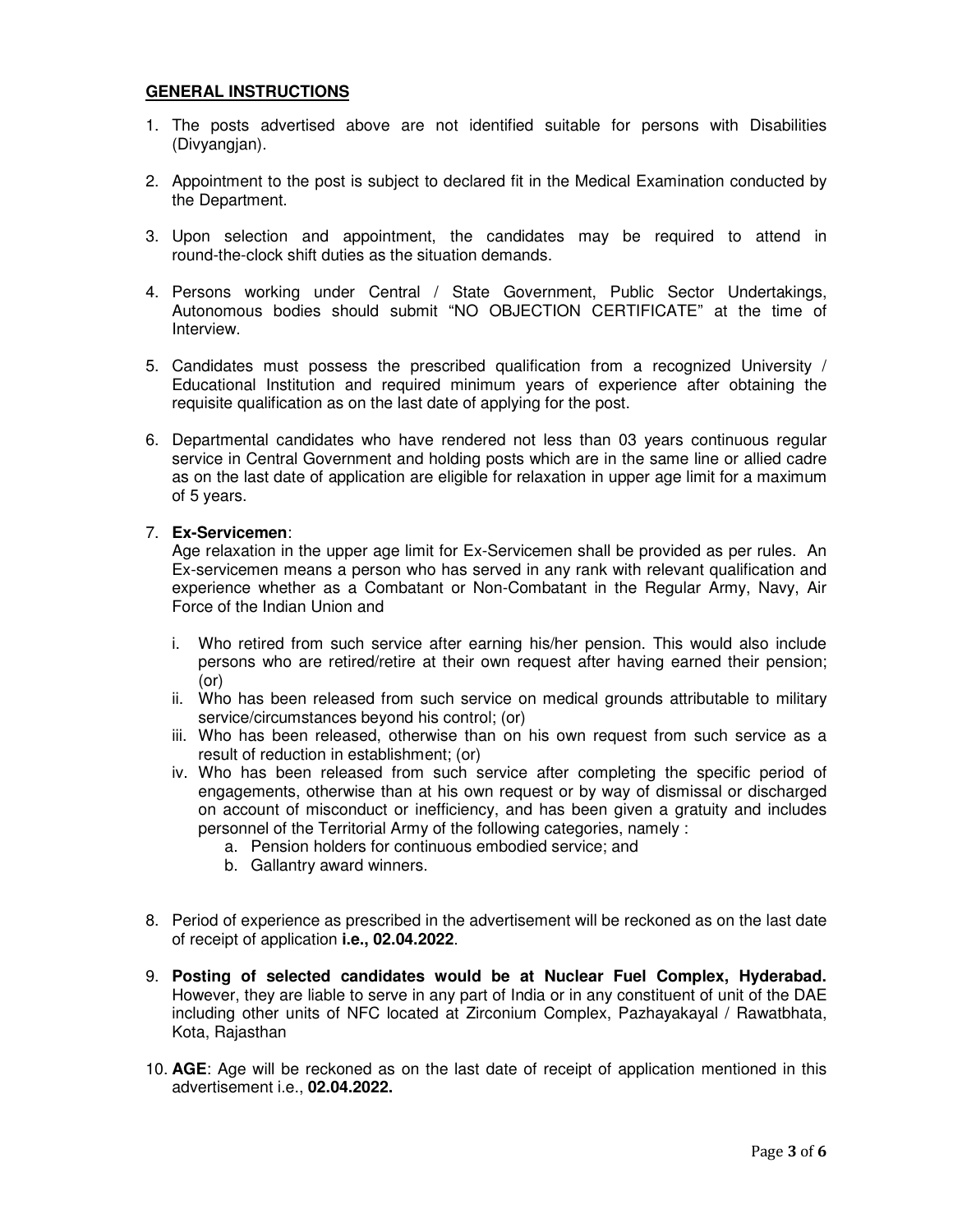- 11. Applications, which are not in conformity with the requirements, may be rejected at any stage, and no correspondence will be entertained from the candidates.
- 12. The candidates should attach self attested copies of certificates and mark sheets (all semesters) in support of having the requisite qualification and produce self attested copy of experience certificate issued by the Organization where the candidate has served. The above said certificates are required to be produced in original for verification at the time of Interview or as per the directions issued thereafter if any.
- 13. The applicants are required to note that their candidature would be considered for the recruitment process on the basis of the information furnished by them in their application form. All the candidates are therefore advised to ensure that they fulfill all eligibility norms before applying for the post. Therefore, candidates may ensure that they fill in the correct information and should understand that furnishing false information will entail them disqualified at any stage of recruitment process even after joining the service.
- 14. On their appointment they will be governed by New Pension Scheme (NPS) as notified by Department of Expenditure, Ministry of Finance, Government of India vide Notification No.F.No.5/7/2003-ECB & PR dated 22.12.2003.
- 15. Nuclear Fuel Complex reserves the right to fill up all the posts or alter the number of posts or even to cancel the whole process of recruitment without assigning any reason.

### 16. TRAVELLING ALLOWANCE:

Unemployed SC/ST candidates called for Screening test/interview from outstations will be eligible for reimbursement of Travel expenses limited to single SECOND CLASS railway fare from the place of normal residence to the place of Examination center and back by the shortest route as per rules subject to production of un-employment certificate issued by MP/MLA/Gazetted Officer of the area of residence. If concessional tickets are available, reimbursement will be limited to the concessional return fare only. Candidates are requested to submit their claims in the prescribed proforma available in the website along with copy of SC/ST Caste Certificate, tickets and un-employment certificate at the examination venue for reimbursement.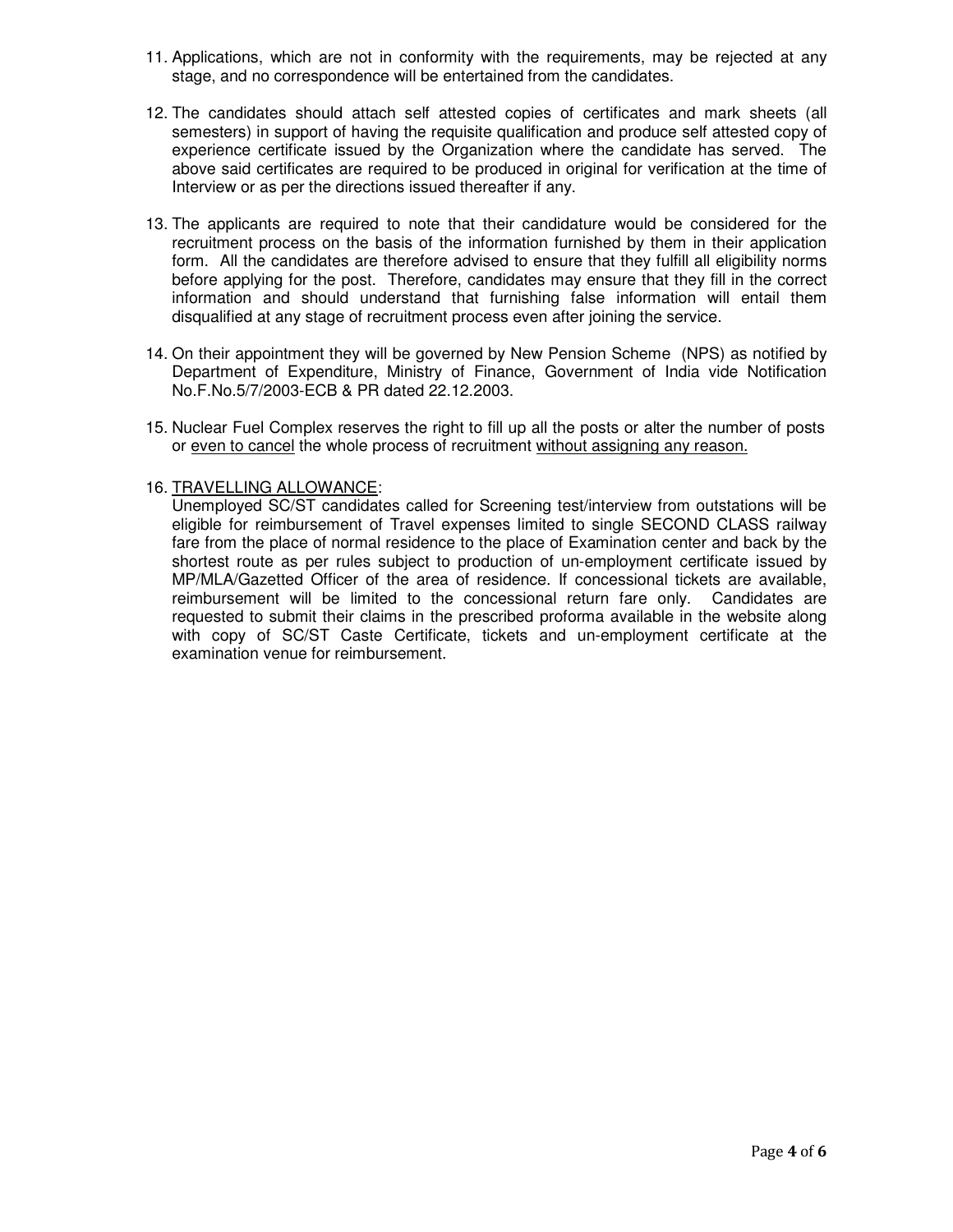- 1. Candidates are required to download the Application Form from the website www.nfc.gov.in and fill-in the details legibly with blue / black ink pen or typewritten on A4 size paper. The duly filled-in application should be placed in a cover and the cover should be superscribed as **"APPLICATION FOR THE POST OF TECHNICAL OFFICER 'D' (\_\_\_\_\_\_\_\_\_\_\_\_\_\_\_\_) POST CODE: \_\_\_\_\_\_\_\_\_\_ against Advertisement No. NFC/02/2022".**
- 2. A **recent passport size colour photograph** should be pasted on the right top corner of the application and duly signed across by the candidate.
- 3. Candidates are required to submit the following self attested documents along with the application:
	- a. Copies of all certificates pertaining to educational qualification supported by appropriate marks sheets starting from Xth standard.
	- b. Copies of experience certificates clearly indicating the field of experience.
	- c. Copy of certificate in support of Date of Birth (Birth Certificate or Secondary School Certificate).
	- d. Copy of caste certificate issued by the Competent Authorities in the latest formats prescribed by the Government regarding their claim that they belong to SC/ST.
	- e. Copy of Discharge certificate in support of Ex-servicemen.
	- f. Persons working under Central/State Government, Public Sector Undertakings, Autonomous bodies should submit a declaration of informing their office. However, such candidates are required to produce **"NO OBJECTION CERTIFICATE"** from their present employer at the time of appearing for interview, otherwise they will not be allowed to appear for interview.
	- g. Demand Draft for the application fee (if applicable)

The above mentioned documents, wherever applicable, are required to be tagged to the application with a tag/thread.

**4.** The duly filled-in application form in the prescribed format along with necessary documents as above should be placed in a cover and the cover should be superscribed as **"APPLICATION FOR THE POST OF TECHNICAL OFFICER 'D' (\_\_\_\_\_\_\_\_\_\_\_) POST CODE: \_\_\_\_\_\_\_\_ against Advertisement No. NFC/02/2022** and should be sent to **the Assistant Personnel Officer, Recruitment – I, Nuclear Fuel Complex, ECIL Post, Hyderabad – 500 062 latest by 02.04.2022. Applications received beyond this date will be summarily rejected and NFC shall not be responsible for any postal delay in receipt of applications.**